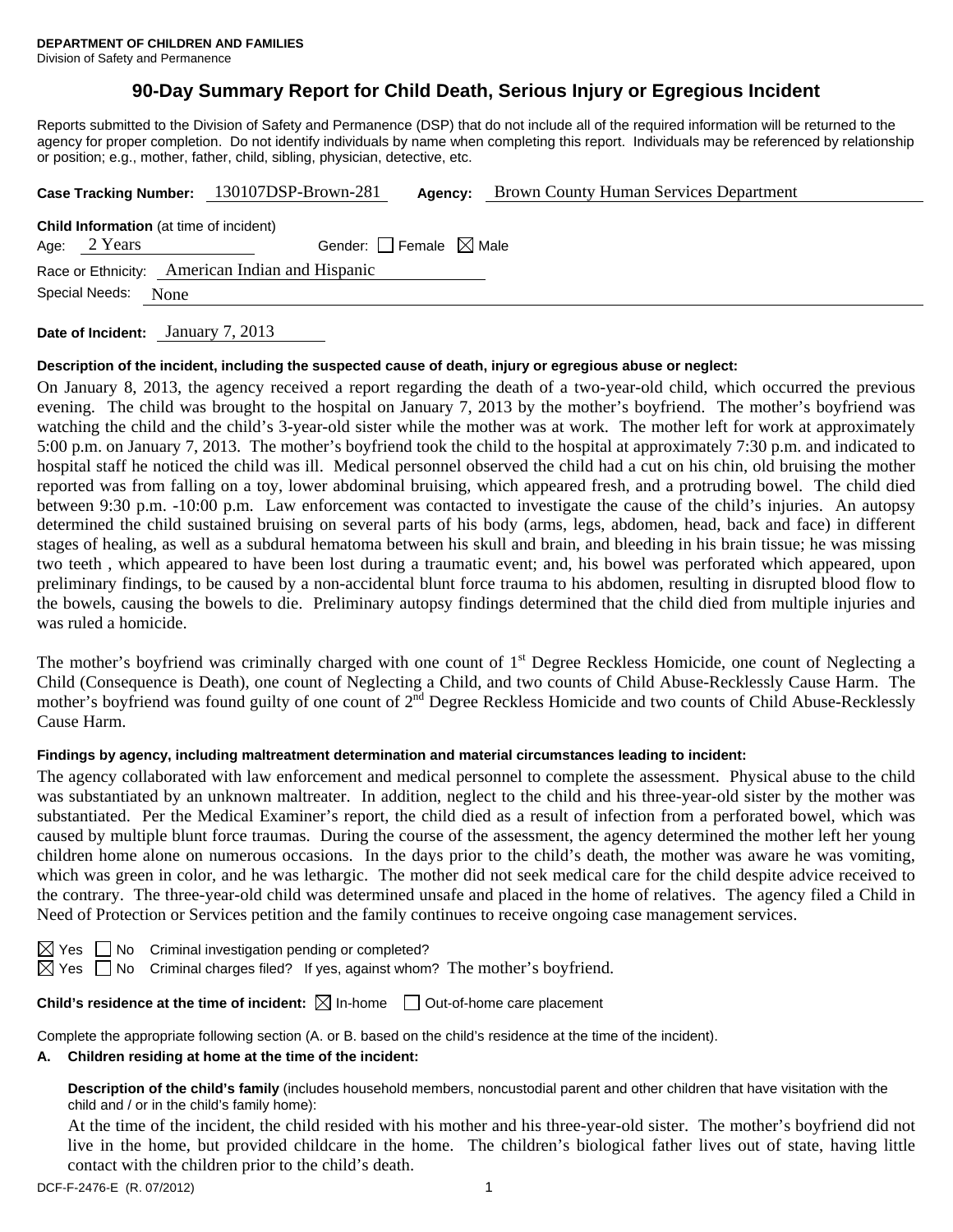**Yes**  $\boxtimes$  **No** Statement of Services: Were services under ch. 48 or ch. 938 being provided to the child, any member of the child's family or alleged maltreater at the time of the incident, including any referrals received by the agency or reports being investigated at time of incident?

**If "Yes", briefly describe the type of services, date(s) of last contact between agency and recipient(s) of those services, and the person(s) receiving those services:** 

N/A

**Summary of all involvement in services as adults under ch. 48 or ch. 938 by child's parents or alleged maltreater in the previous five years:** (Does not include the current incident.) N/A

#### **Summary of actions taken by the agency under ch. 48, including any investigation of a report or referrals to services involving the child, any member of the child's family living in this household and the child's parents and alleged maltreater.** (Does not include the current incident.)

(Note: Screened out reports listed in this section may include only the date of the report, screening decision, and if a referral to services occurred at Access. Reports that do not constitute a reasonable suspicion of maltreatment or a reason to believe that the child is threatened with harm are not required to be screened in for an initial assessment, and no further action is required by the agency.)

On June 6, 2011, the agency screened-out a CPS report alleging neglect to the now three-year-old child.

#### **Summary of any investigation involving the child, any member of the child's family and alleged maltreater conducted under ch. 48 or ch. 938 and any services provided to the child and child's family since the date of the incident:**

The agency collaborated with law enforcement and medical personnel to complete the assessment. Physical abuse to the child by an unknown maltreater was substantiated. Neglect to the child and the three-year-old sister by the mother was also substantiated. The three-year-old child was determined unsafe and placed in the home of relatives. The agency filed a Child in Need of Protection or Services petition and the family continues to receive ongoing case management services.

# **B. Children residing in out-of-home (OHC) placement at time of incident:**

# **Description of the OHC placement and basis for decision to place child there:**

N/A

# **Description of all other persons residing in the OHC placement home:**

N/A

**Licensing history:** Including type of license, duration of license, summary of any violations by licensee or an employee of licensee that constitutes a substantial failure to protect and promote the welfare of the child.

N/A

# **Summary of any actions taken by agency in response to the incident:** (Check all that apply.)

|        | Screening of Access report                           |  | Attempted or successful reunification             |  |  |
|--------|------------------------------------------------------|--|---------------------------------------------------|--|--|
| MMOMOR | Protective plan implemented                          |  | Referral to services                              |  |  |
|        | Initial assessment conducted                         |  | Transportation assistance                         |  |  |
|        | Safety plan implemented                              |  | Collaboration with law enforcement                |  |  |
|        | Temporary physical custody of child                  |  | Collaboration with medical professionals          |  |  |
|        | Petitioned for court order / CHIPS (child in need of |  | Supervised visitation                             |  |  |
|        | protection or services                               |  | Case remains open for services                    |  |  |
| MMM    | Placement into foster home                           |  | Case closed by agency                             |  |  |
|        | <b>Placement with relatives</b>                      |  | Initiated efforts to address or enhance community |  |  |
|        | Ongoing Services case management                     |  | collaboration on CA/N cases                       |  |  |
|        |                                                      |  | Other (describe):                                 |  |  |
|        |                                                      |  |                                                   |  |  |

# **FOR DSP COMPLETION ONLY:**

# **Summary of policy or practice changes to address issues identified during the review of the incident:**

Under the Child Welfare Disclosure Act (Section 48.981(7)(cr), Stats.), the DSP completes a 90-day review of the agency's practice in each case reported under the Act. In accordance with the DCF memo Series 2010-13, dated December 7, 2010 pertaining to the Child Welfare Case Review Protocol, the DSP will complete an on-site review in case # 130107DSP-Brown-281.

# **Recommendations for further changes in policies, practices, rules or statutes needed to address identified issues:**

 $\Box$  Yes  $\boxtimes$  No  $\Box$  Not Applicable This 90-day summary report completes the Division of Safety and Permanence (DSP) review of this